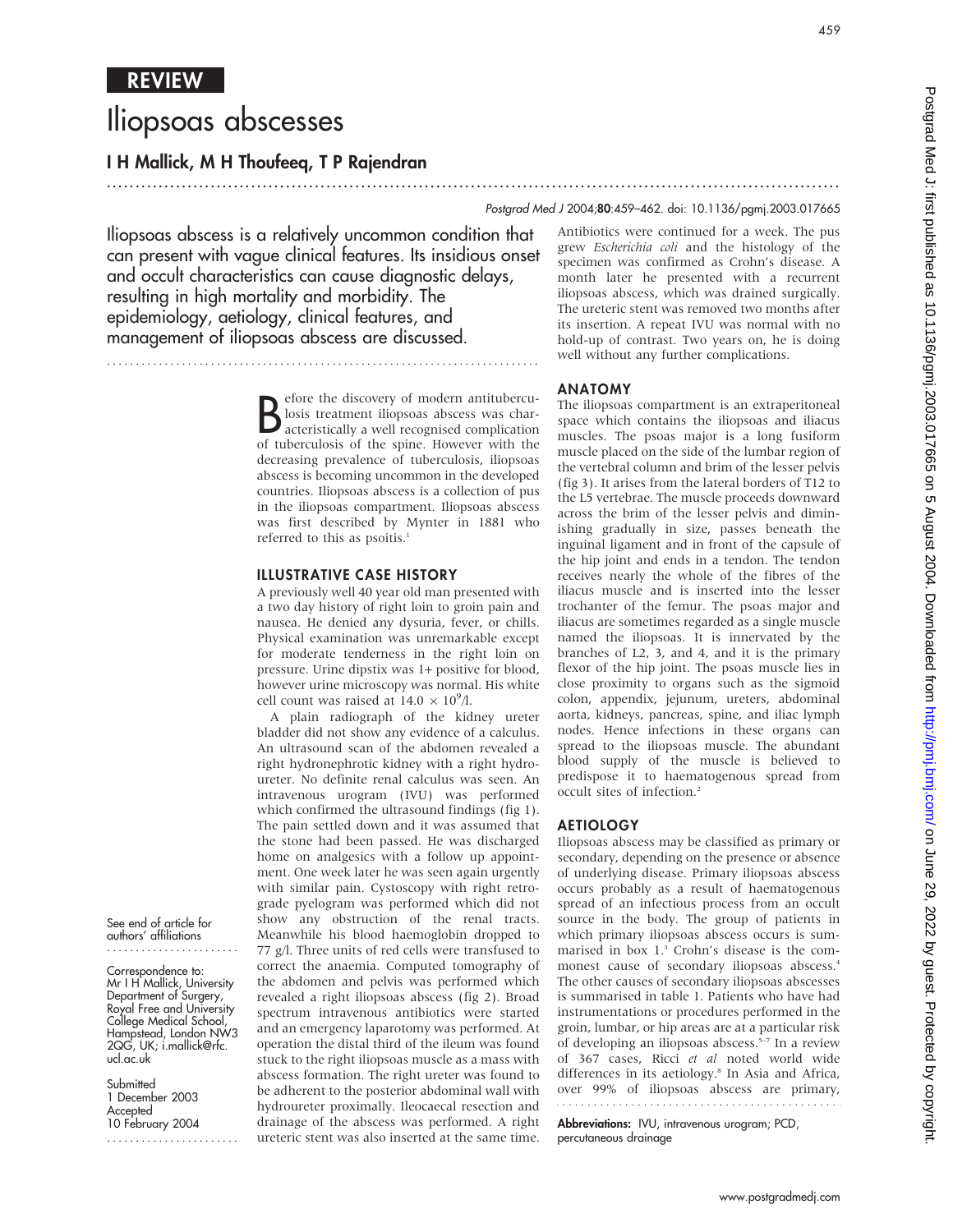

Figure 1 Intravenous urogram showing a dilated right renal pelvis and a dilated ureter. Note the scoliosis of the spine and compression of the right half of the urinary bladder by the abscess.

whereas 17% and 61% are primary in Europe and North America respectively.8 Iliopsoas abscess is common in the young compared with the elderly.<sup>9</sup> It is reported to be commoner in males than females.<sup>10 11</sup> Bresee *et al* in a study of 142 paediatric patients with iliopsoas abscess found a 57% occurrence on the right side, 40% on the left side, and 3% had bilateral abscesses.<sup>12</sup> The mortality rate in primary iliopsoas abscess is 2.4% and in secondary abscesses is 19%.<sup>13</sup> Ricci et al suggested that the mortality rate in untreated patients is  $100\%$ .<sup>8</sup>

#### MICROBIOLOGY

Staphylococcus aureus is the causative organism in over 88% of patients with primary iliopsoas abscess.<sup>8</sup> Secondary iliopsoas abscess is caused by streptococcus species 4.9% and  $E$  coli 2.8%.<sup>8</sup> Mycobacterium tuberculosis as a cause of iliopsoas abscess is currently uncommon in the western world, but common in the developing countries. The other causative organisms include proteus,<sup>9</sup> Pasteurella multocida,<sup>14</sup> bacteroides,<sup>15</sup> clostridium,<sup>16</sup> Yersinia enterocolitica,<sup>17</sup> klebsiella,<sup>18</sup>



Figure 2 Computed tomogram of the abdomen and pelvis revealing a right psoas abscess.



Figure 3 Anatomy of the iliopsoas muscles.

#### Box 1: Primary iliopsoas abscess can occur in:

- Diabetes mellitus.
- Intravenous drug abuse.
- $\bullet$  AIDS.
- Renal failure.
- Immunosuppression.

methicillin resistant Staphylococcus aureus,<sup>19</sup> salmonella,<sup>20</sup> Mycobacterium kansasii,<sup>21</sup> and Mycobacterium xenopi.<sup>22</sup>

#### CLINICAL FEATURES

The clinical presentation of iliopsoas abscess is often variable and non-specific. The classical clinical triad consisting of fever, back pain, and limp is present in only 30% of the patients with iliopsoas abscess.<sup>23</sup> As the psoas muscle is innervated by L2, L3, and L4, pain can radiate to hip and thigh. Other symptoms are vague abdominal pain, malaise, nausea, and weight loss. The clinical features are summarised in box 2.

A diligent physical examination is essential for the prompt diagnosis of this condition. The diagnosis may be obvious if the patient is noted to favour the position of greatest comfort.

| Table 1<br>abscess   | Conditions associated with secondary iliopsoas                                          |
|----------------------|-----------------------------------------------------------------------------------------|
|                      | Gastrointestinal Crohn's disease, diverticulitis, appendicitis, colorectal<br>cancer    |
|                      | Genitourinary Urinary tract infection, cancer, extracorporeal shock<br>wave lithotripsy |
|                      | Musculoskeletal Vertebral osteomyelitis, septic arthritis, infectious,<br>sacroiliitis  |
| Vascular             | Infected abdominal aortic aneurysm, femoral vessel,<br>catheterisation                  |
| <b>Miscellaneous</b> | Endocarditis, intrauterine contraceptive device,<br>suppurative lymphadenitis           |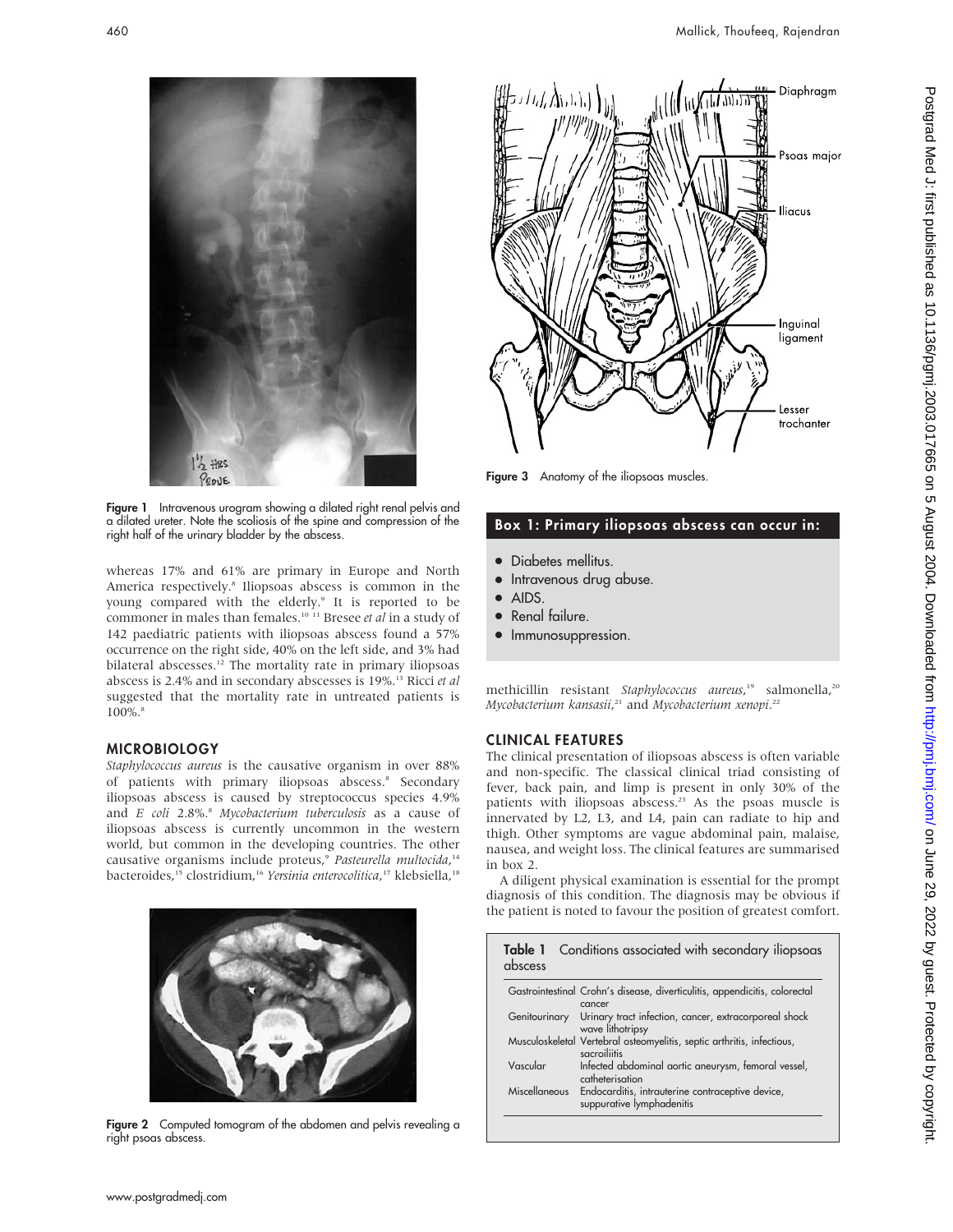

Figure 4 Relationship of iliopsoas abscess to femoral vessels.

This is the supine position with the knee moderately flexed and the hip mildly externally rotated.<sup>24</sup> There are well defined signs to elicit in patients with iliopsoas abscess, though they are not very specific of this condition. The principle of these tests is that the psoas muscle is the main flexor of the hip (box 3). Patients may present with a painless swelling below the inguinal ligament (fig 4). This may be confused with a femoral hernia or enlarged inguinal lymph nodes. In this instance, it presents as a reducible swelling with an impulse on coughing. An iliopsoas abscess secondary to Crohn's disease may compress the ureter and present with hydronephrosis (as illustrated in the case history). A large iliopsoas abscess may present with deep venous thrombosis.<sup>25</sup> The cause of the thrombosis is due to extrinsic compression of the iliac vein from the iliopsoas abscess.<sup>26</sup>

Tumours arising from the structures within the pelvis or lumbar area may mimic an iliopsoas abscess.27–31 A physician attending such a patient must be aware as the treatment is different in these cases.

#### INVESTIGATIONS

Laboratory investigations may reveal a raised white cell count, raised C-reactive protein, anaemia, and raised erythrocyte sedimentation rate.2 Blood cultures may be positive for a particular organism causing the abscess. Initial radiological investigations may include radiography of the kidney ureter bladder, an IVU, or barium enema. These are neither specific or sensitive and are unhelpful in the diagnosis of iliopsoas abscess. Sometimes gas forming abscesses can be seen as mottled gas shadows in the retroperitoneum.<sup>32</sup> <sup>33</sup> Ultrasound is inexpensive, has no radiation effects, and is

#### Box 2: Clinical features

- Flank/back/abdominal pain.
- Fever.
- $\bullet$  Limp.
- Malaise.
- Weight loss.
- Lump in the groin.

### Box 3: Tests to elicit iliopsoas inflammation

- 1. The examiner places his hand just proximal to the patient's ipsilateral knee and the patient is asked to lift his thigh against the examiner's hand. This will cause contraction of the psoas and results in pain.
- 2. With the patient lying on the normal side, hyperextension of the affected hip results in pain as the psoas muscle is stretched.

NB: These tests may be positive in appendicitis in which there is inflammation of the iliopsoas without the formation of iliopsoas abscess.

easy to perform but is extremely operator dependent. Ultrasound is diagnostic in only  $60\%$  of the cases.<sup>8 33</sup> The retroperitoneal space can be difficult to visualise ultrasonically and can be obscured by bowel gas.<sup>34</sup> Computed tomography should be done for definitive diagnosis and is considered the ''gold standard''.11 Some authors believe that magnetic resonance imaging is superior to computed tomography because of better discrimination of soft tissues and the ability to visualise the abscess wall and the surrounding structures without the need of a intravenous contrast medium.<sup>13 35</sup>

#### MANAGEMENT

Treatment involves the use of appropriate antibiotics along with drainage of the abscess. An adequate knowledge of the causative organisms should guide the initial choice of antibiotics. Depending on the results of the abscess fluid culture and sensitivity, adjustments should be made. In patients suspected to have primary iliopsoas abscess, antistaphylococcal antibiotics should be started before the culture results.9 In secondary iliopsoas abscess it is wise to start patients on broad spectrum antibiotics like clindamycin, antistaphylococcal penicillin, and an aminoglycoside.<sup>12</sup> Drainage of the abscess may be done through computed tomography guided percutaneous drainage (PCD) or surgical drainage. PCD is much less invasive and has been proposed as the draining method of choice.<sup>36–38</sup> Mueller et al reported first application of PCD in iliopsoas abscesses in 1984.<sup>39</sup> In a study of 22 patients of whom 20 patients had primary and two had secondary iliopsoas abscesses, Cantasdemir et al found that PCD was effective in 21 out of the 22 patients.<sup>40</sup> This procedure is associated with a low morbidity and mortality. The indications of operation are (a) failure of PCD, (b) relative contraindication of PCD, for example, clotting disorders, and (c) the presence of an another intraabdominal pathology which requires surgery. In patients with Crohn's disease, performing a single operation to drain the abscess and resect the diseased bowel is desirable.<sup>41</sup> Sometimes PCD can be a useful initial treatment to improve the patient's condition before surgery.<sup>42</sup> Antibiotics are sometimes continued up to two weeks after complete abscess drainage.

#### CONCLUSION

It is prudent that this condition is recognised and managed promptly. Early management and drainage of the abscess reduces the morbidity and mortality.

#### Authors' affiliations .....................

I H Mallick, University Department of Surgery, Royal Free and University College Medical School, Hampstead, London, UK